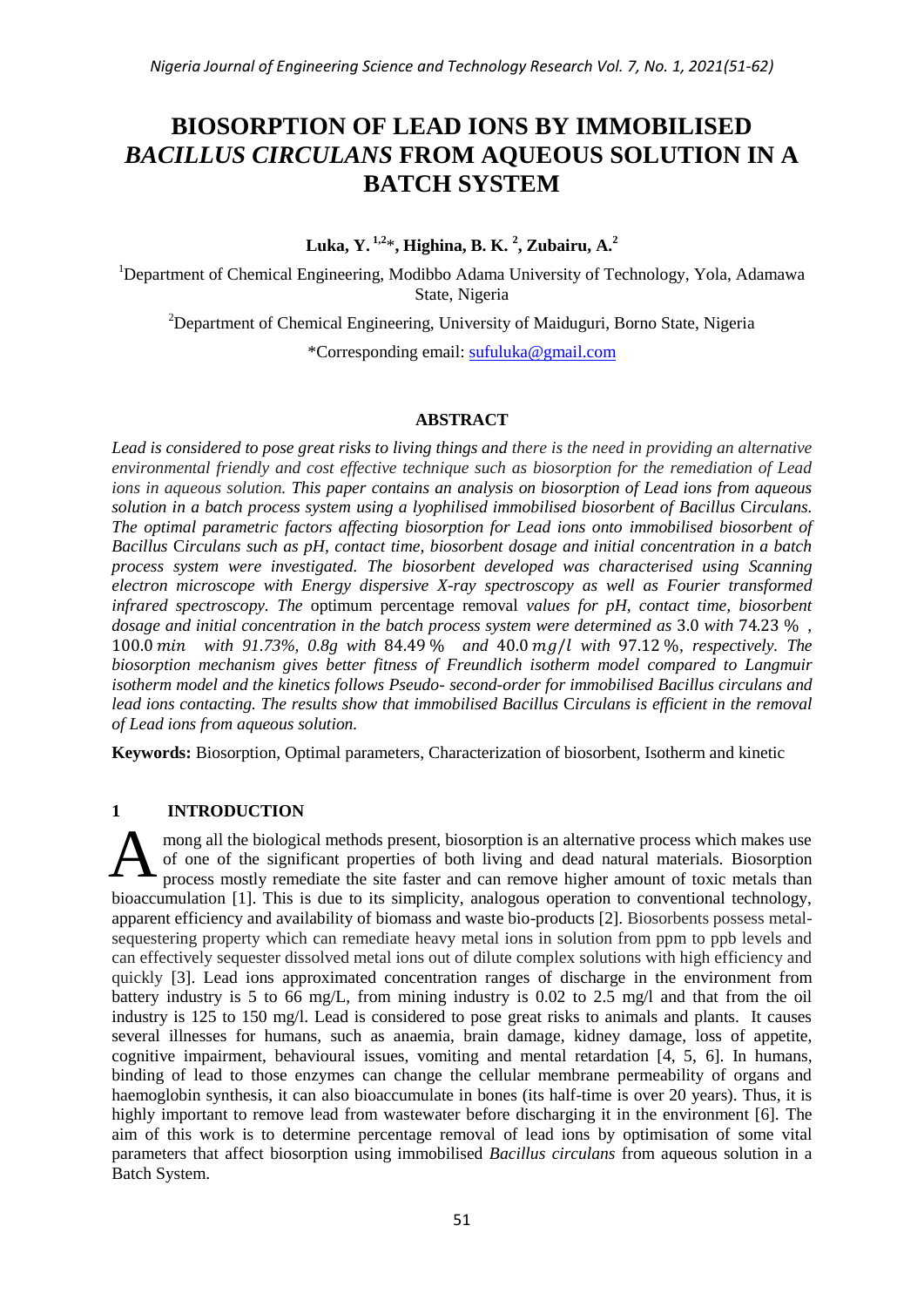# **2 MATERIALS AND METHODS**

## **2.1 Preparation of Solution and Serial Dilution**

*A stock solution* (100  $mg/l$ ) *of lead ions was prepared from Lead nitrate*  $(Pb(NO_3)_{2}$ . A synthetic wastewater was prepared by serial dilution of the stock solution of *Lead ions*  solution into distilled water with the required amount and was used for analysis. The desired metal ions solution was ranged between 20 to 100 mg/l and Nitrate salt was used as the counter ion for metal ions because of its low tendency to form complexes [7]*.*

#### **2.2 Immobilisation of Biosorbent**

Entrapment method that involved drop wise addition of biomass suspended in polymer matrix of 2 %  $(w/v)$  sodium alginate solution and 5 %  $(w/v)$  biomass was adapted [8]. The beads were produced when the alginate biomass slurry was introduced drop wise into  $250$  ml of dissolve dehydrate  $0.1 M CaCl<sub>2</sub>$  using 20 ml syringe for polymerisation. The beads after production was kept inside Haier Thermocool Refrigerator HRD – 231SX at 4 °C (freezer) in  $CaCl<sub>2</sub>$  solution for 12 – 14  $h$  for hardening. Then, washed with 500  $ml$  distilled water twice. The drained beads were spread on a dryer tray using GENLAB ENGLAND – N535 oven and kept at  $80 - 100$  °C for an hour and later adjusted to 40  $\degree$ C till the whole beads were dried. After drying the bead were kept inside tight bottle for future use as biosorbent.

## **2.3 Characterisation of Immobilised** *Bacillus circulans*

The characterisation was done before and after biosorption of Lead ions to test for the suitability of the biosorbent. PHENOM Prox Netherland Scanning electron microscope (SEM) with Energy dispersive X-ray spectroscopy (EDX) gives information on surface morphology and elemental composition of the biosorbent, respectively; while AGILENT TECHNOLOGIST USA – Cary 630 Fourier transformed infrared spectroscopy (FTIR) gives information on functional groups presence and chemical composition of the biosorbent*.*

# **2.4 Batch Process System Optimisation**

Batch process system that were used in this study are Erlenmeyer conical flasks of  $100$  ml. Five flasks were incubated in a rotary shaker type at 150 rpm and room temperature (32 °C) for  $100 \text{ min}$  to obtain equilibrium for each biosorbate and biosorbent used to monitor a particular parameter under investigation (Plate 1). The mixtures of lead and immobilised *Bacillus circulans* were decanted and the residual concentration of each lead ions solution after biosorption was determined using VGP210 - AAS, respectively. The removal percentage (R) of the metal ion by the immobilised *Bacillus circulans* was achieved using equation (1) [9, 10, 11].

$$
R(\%) = \frac{c_i - c_e}{c_i} \times 100 \tag{1}
$$

Where,  $C_i$  and  $C_e$  are the initial and equilibrium metal concentrations in the water (mg/l), respectively.

*Optimum values of pH, biosorbent doses, contact time and initial metal concentration was* determined for lead ions biosorption in batch contactor. *The optimum value of pH for each metal ion* at an initial concentration of 100 mg/l and 1000 mg biosorbent in 50 ml of metal solution at room temperature  $(32 \text{ °C})$  for 100 min at pH varying from  $3.0 - 7.0$  using HANNA INSTRUMENTS - pHep<sup>(R)</sup> pH meter were obtained by adding 0.1 M NaOHor HCl. The effect of contact time was observed at room temperature, each *metal ion* initial concentration of and 1000 mg biosorbent in 50 ml of metal solution at 32  $^{\circ}$ C for 100 min and an optimized pH. The effect of contact time was investigated by varying at  $20, 40, 60, 80$  and  $100$  min, room temperature, initial concentration of  $100 \text{ mg/l}$  and  $1000 \text{ mg}$  biosorbent in 50 ml of metal solution. Moreover, effect of biosorbent dosage was optimised by using biosorbent amounts of 200, 400, 600, 800 and 1000 mg in 50 ml of an initial metal ions *concentration of* 100 mg/l each at room temperature *and at optimised pH as well as contact time. For optimisation of initial metal*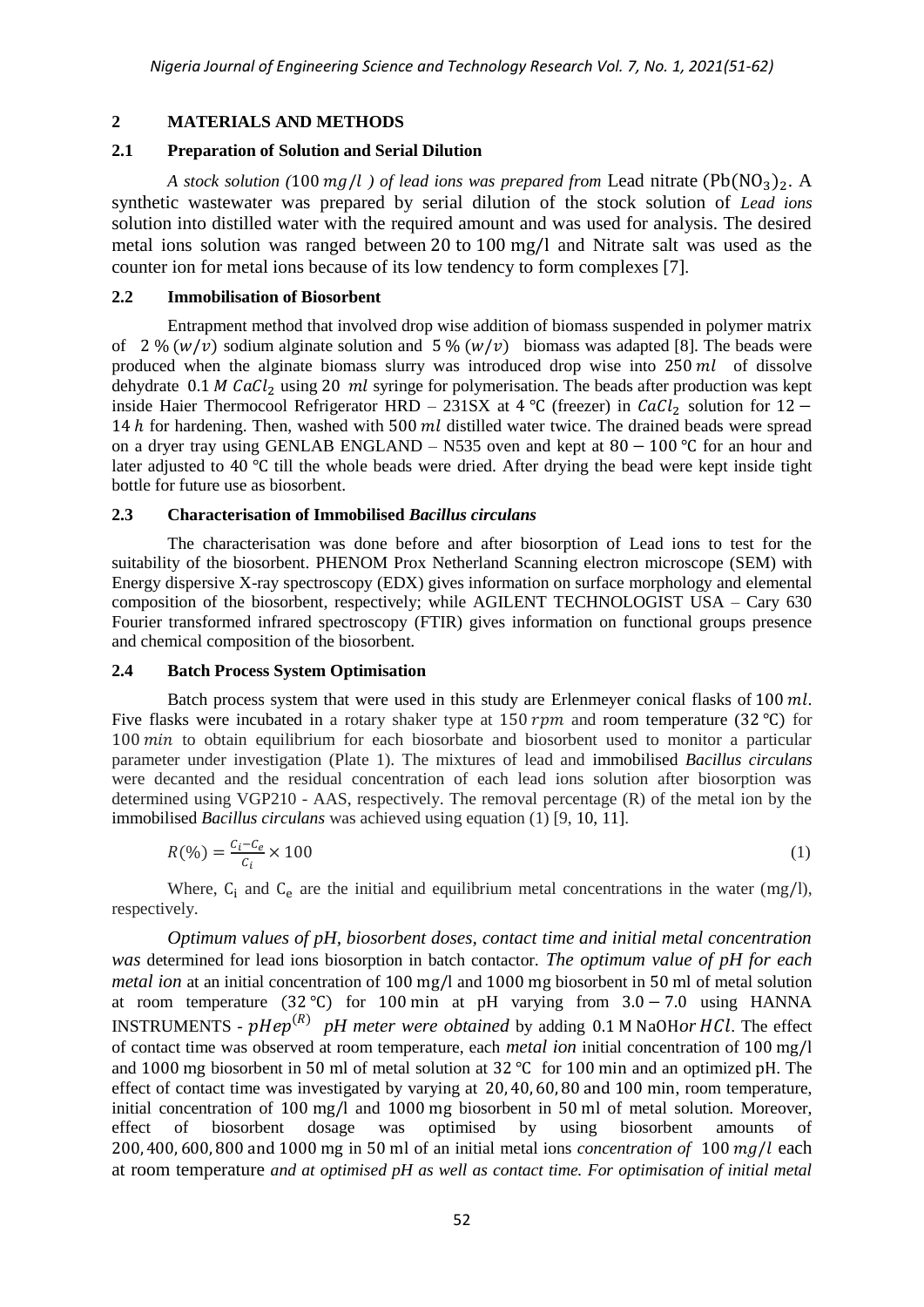*concentration, biosorption investigation at optimised parametric values was achieved with initial metal ions concentrations each of value* 20,40,60,80 and 100 mg/l, respectively [12]. The concentrations of lead ions after biosorption were evaluated using standard method for examination of water and wastewater [13]. In batch system, the mixture of biosorbent and wastewater were decanted and the clear supernatant from aqueous sample were analysed using VGP210 - Atomic absorption spectroscopy for each lead ions concentration. *The lead standards used for the calibration curve were:* 5.0, 10.0, 15.0, 20.0 and 25.0 mg/l with their corresponding absorbance recorded as  $0.026$ ,  $0.052$ ,  $0.078$ ,  $0.104$  and  $0.130$ , respectively.



Plate 1. Erlenmeyer Conical Flasks with Cork Containing Lead Ions and Immobilised *Bacillus circulans*

# **3.0 RESULTS AND DISCUSSION**

# **3.1 Characterisation of Immobilised** *Bacillus circulans*

# **3.1.1 SEM analysis**

The results are presented in Plates 2 and 3, chronologically.



Plate 2. SEM Image of Immobilised *Bacillus Circulans* before Biosorption at 500x magnification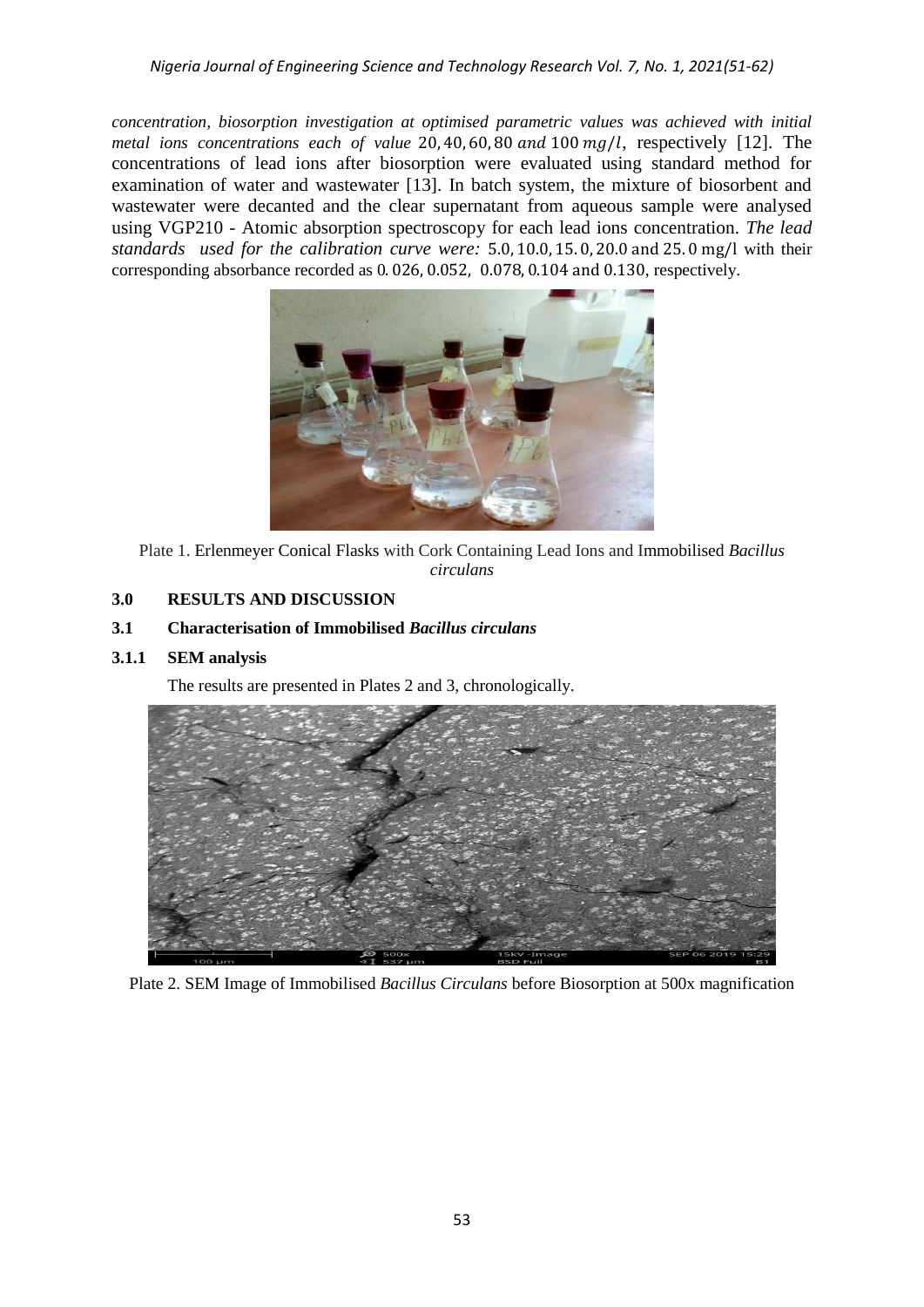

Plate 3. SEM Image of Immobilised Bacillus Circulans for Lead ions after biosorption at 500x magnification

The results shown by SEM images of immobilised Bacillus circulans biosorbent for lead ions clearly displayed a change in the surface morphology of the biosorbents after exposure to biosorbates. The surface of biosorbents were observed to be made up of heterogeneous structure and micropores which were known for more biosorption and internally bioaccumulation of biosorbates*.* The results of this investigation showed similarity to that of Ririhena et al. [14], which was reported that SEM of Saccharomyces cerevisiae after biosorption showed changes and have more holes than before biosorption which look more hydrated and plumper. This morphological change occurred due to  $Cu^{2+}$  ions biosorption at the cell wall.

#### **3.1.2 EDX analysis**

The results are demonstrated in Figure 1 for biosorbent before biosorption while Figure 2 display that of the biosorbent after biosorption, respectively



Figure 1. EDX images of immobilised *Bacillus circulans* before biosorption

No amount of lead ions was observed on immobilised *Bacillus circulans* as displayed in Figure 1 before biosorption.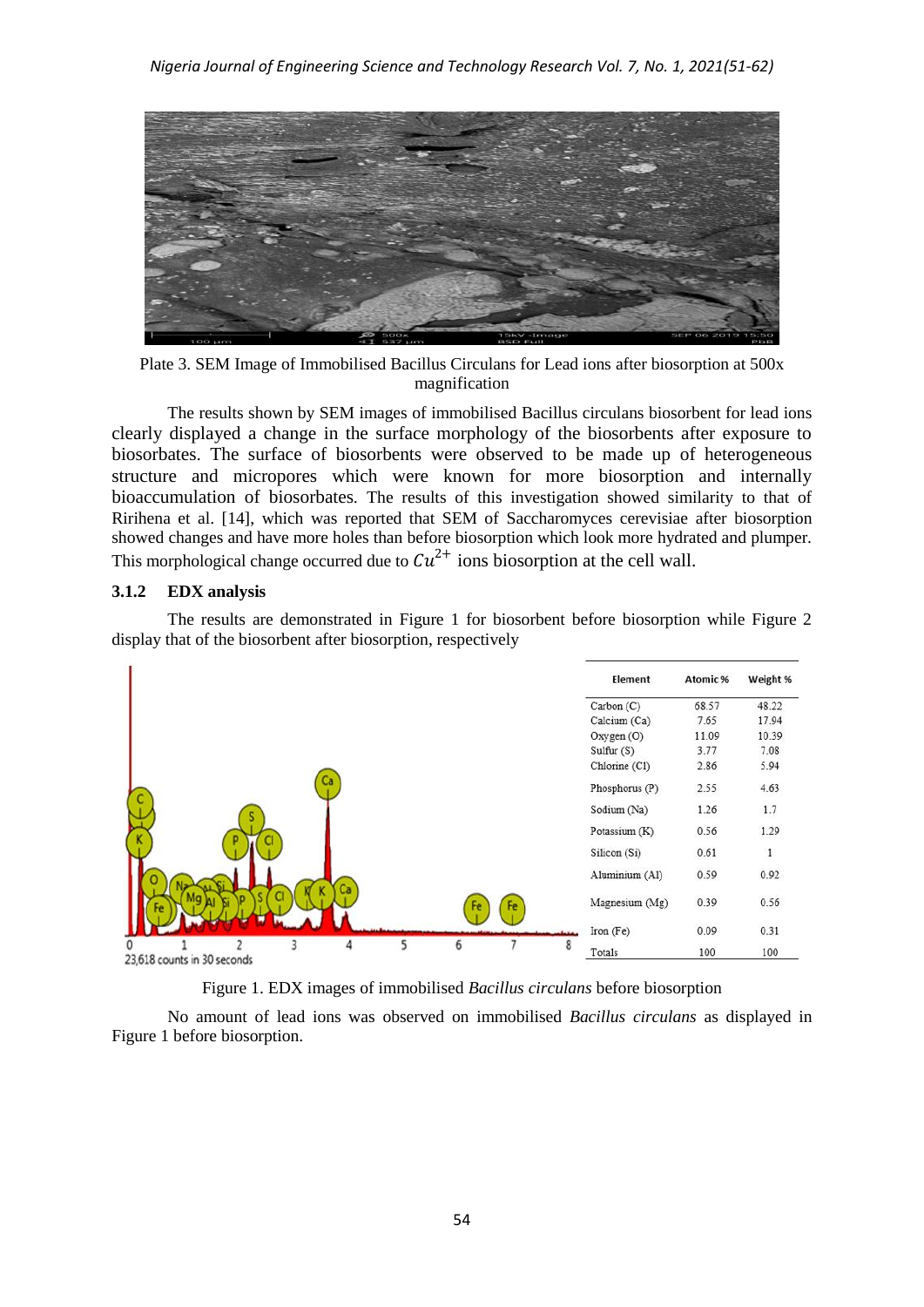

Figure 2. EDX images of immobilised *Bacillus circulans* after biosorption

Energy dispersive X-ray spectroscopy (EDX) was used to show that lead ions  $(Pb^{2+})$  have been adsorbed on the surface of the immobilised *Bacillus circulans* as shown in Figure 2 after biosorption due to changes observed in the elemental composition of the biosorbent [15].

## **3.1.3 FTIR analysis**

The FTIR results are presented in Figures 3 and 4, respectively.



Figure 3. FTIR Spectra of Immobilised *Bacillus Circulans* before Biosorption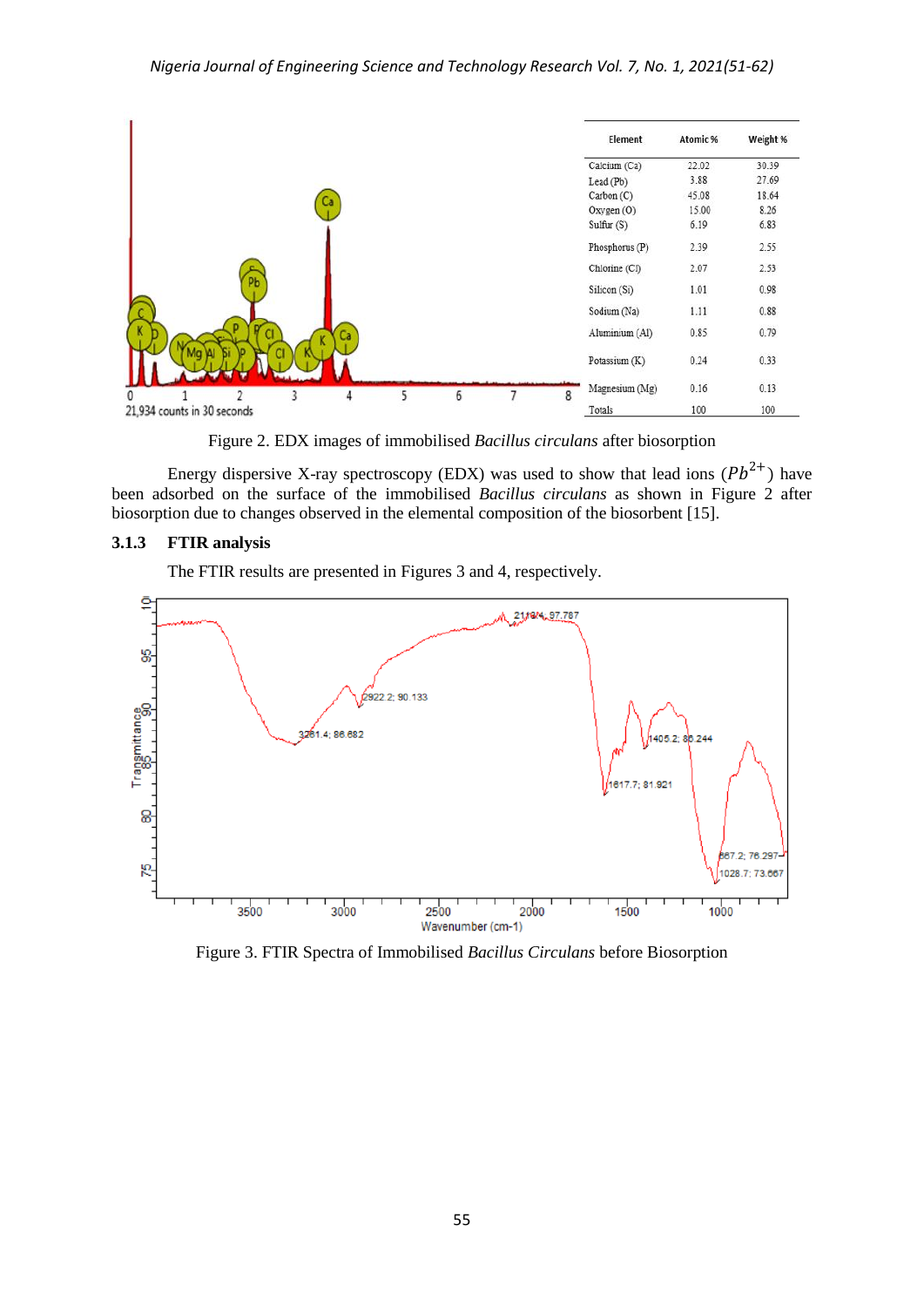

Figure 4. FTIR Spectra of Immobilised *Bacillus Circulans* for Lead ions after biosorption

The FTIR spectra for immobilised *Bacillus circulans* (Figure 3) showed the functional groups that are present in the biosorbent before biosorption. The major peaks were depicted at 3261.4, 2922.2, 2110.4, 1617.7, 1405.2, 1028.7 and 667.2  $cm^{-1}$ ; this implies the assigned functional group are  $-\theta H$  stretch for carboxylic acid,  $C - H$  stretch for aldehyde,  $C \equiv C$  stretch for alkyne,  $N-H$  bend for amine,  $-\theta H$  bend for phenol/ tertiary alcohol,  $C-N$  stretch for primary amine and  $-\theta H$  for alcohol out of phase bend, respectively [12, 16, 17]. *This showed interaction exist between the lead ions and the immobilised Bacillus circulans because the peaks were shifted after biosorption as depicted by* Figures 3 and 4 *which is similar to what was observed by* Kariuki *et al. [17]*, where the FTIR spectrum profiles for roger mushroom free and loaded with copper and lead ions recorded a shift in the functional group which reveals that chemical interaction between the biosorbate and biosorbent exist.

#### **3.2 Process Optimisation**

The results for batch process system optimisation of lead onto immobilised *Bacillus circulans*  which include pH of Lead ions, contact time, biosorbent dosage and initial concentration of Lead ions are illustrated in Figures 5 - 8, respectively. Figure 5, presents optimum value of pH of biosorbate.



Figure 5. Effect of pH on Removal Percentage of Lead onto *Bacillus Circulans*

Lead ions onto immobilised *Bacillus circulans* as biosorbent measured optimum percentage removal (Figure 5) at  $pH$  of 3 with value of 74.23 %. The results obtained are in line with Jones *et al.,* [10] which shows fluctuations in biosorption efficiency with a constant increase in pH of the biosorbates of  $Cd^{2+}$ ,  $Fe^{2+}$ ,  $Ni^{2+}$  and  $Zn^{2+}$  using Mucilage from *Dicerocaryum Eriocarpum* Plant as biosorbent.

The batch investigation on effect of contact time are presented in Figure 6.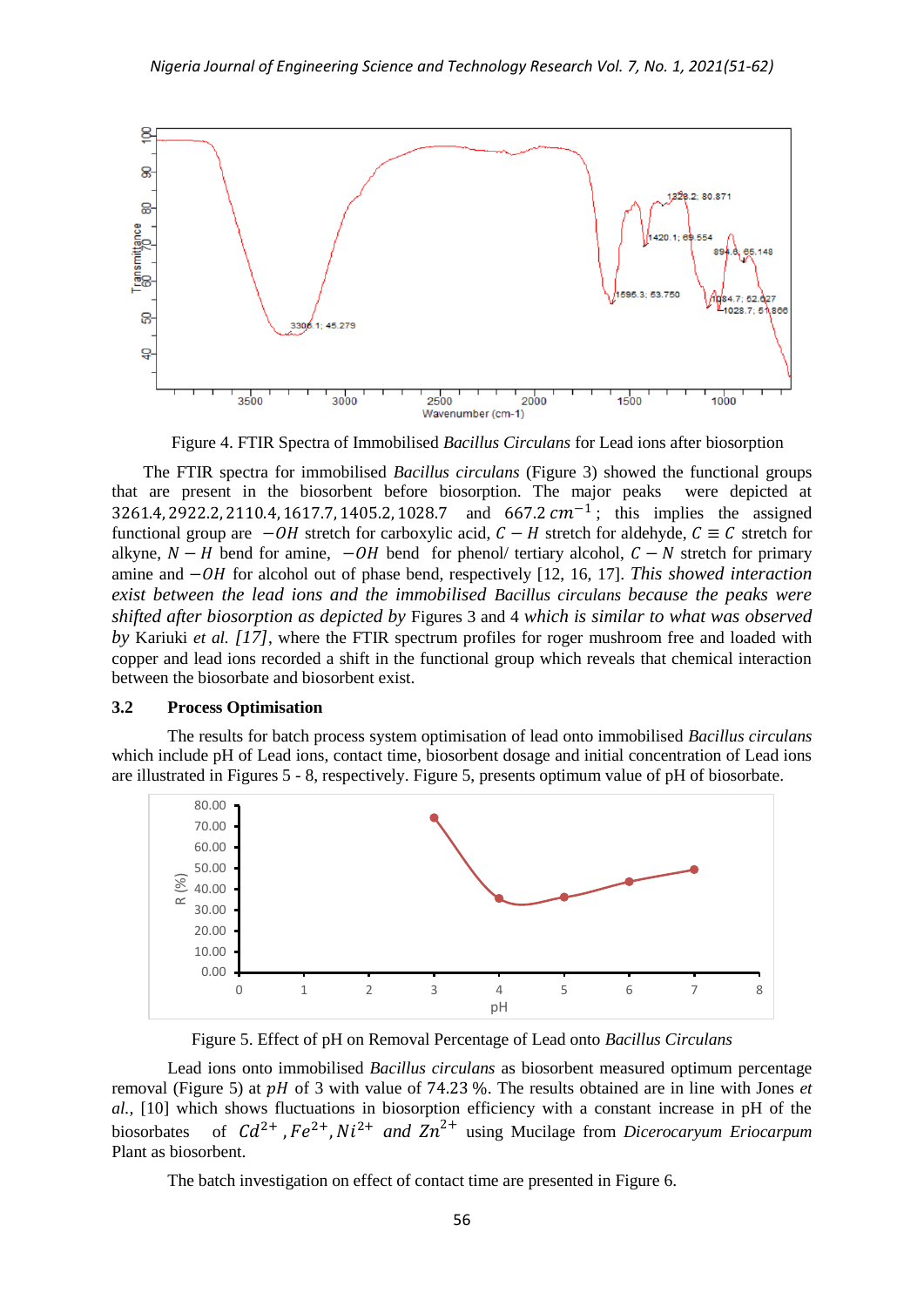

Figure 6. Effect of Contact Time on Removal Percentage of Lead ions onto *Bacillus Circulans*

Lead ions onto *Bacillus circulans*, shows a gradual increase in percentage removal (Figure 6) and an optimal value was recorded at contact time  $100 \text{ min}$  with value of 91.73%. The results of this study show similarity to those of Colak *et al.,* [18], where Biosorption of lead from aqueous solutions by *Bacillus strains* possessing heavy-metal resistance as biosorbent show that larger number of vacant surface sites are available for biosorption in the initial stage and virtually remain constant with increase in contact time.



The batch process system study on effect of Biosorbent dosage are illustrated in Figure 7.



The maximum percentage removal for lead ions onto *Bacillus circulans* was measured at 0.8 g with value of 84.49 % as shown in Figure 7. This is in agreement with the explanation given by Kariuki *et al.* [17], where biosorption of Lead and Copper onto rogers mushroom biomass as biosorbent increases rapidly with increase in biosorption site of biomass dosage by varying the biomass from 0.2  $q$  to 3.0  $q$ . For effect of initial concentration of Lead ions as biosorbate onto immobilised *Bacillus circulans* in a batch process system study are illustrated in Figure 8.



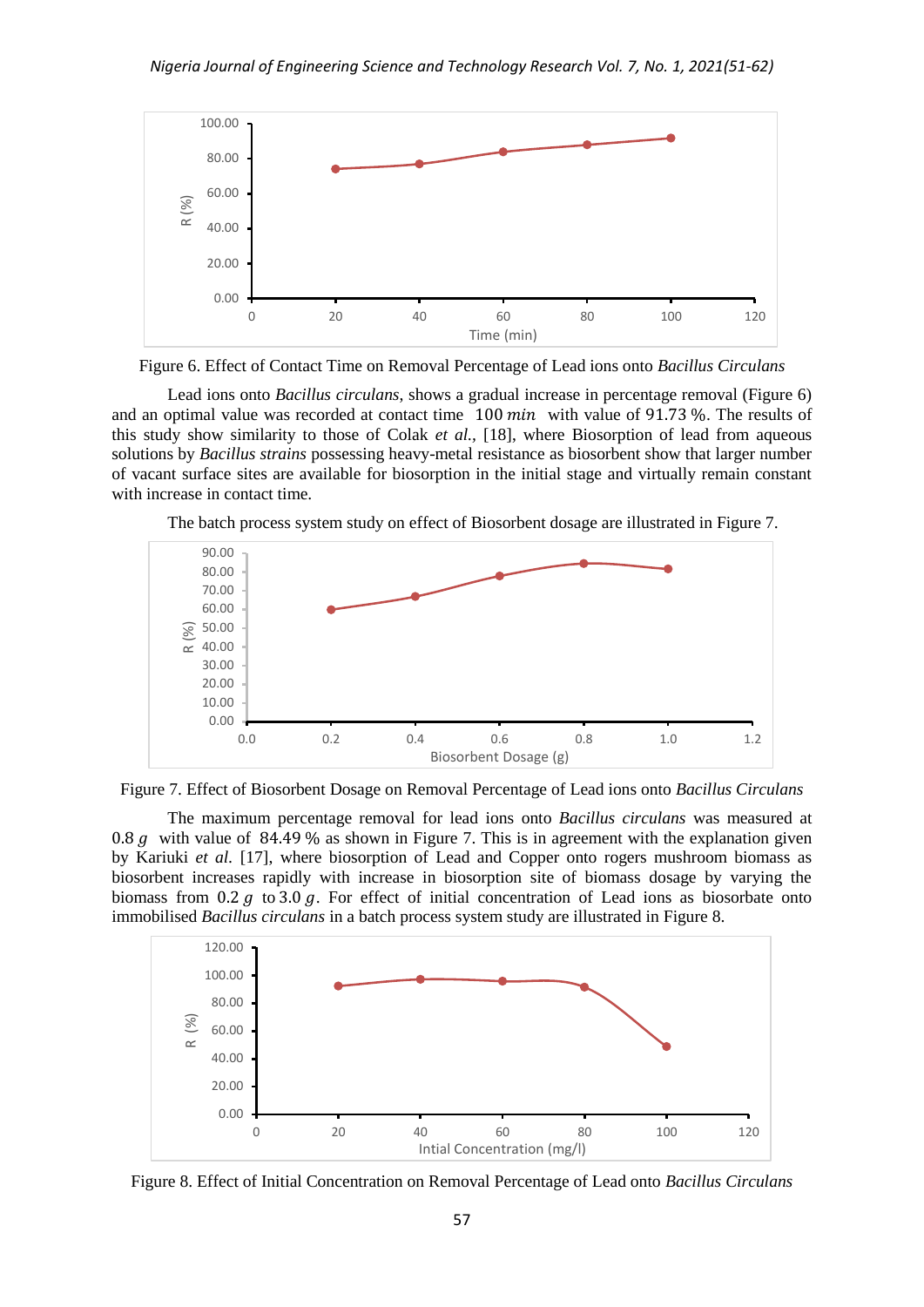The optimum percentage removal for lead ions onto *Bacillus circulans* (Pb B) was measured at 40  $mg/l$  with value 97.12 % as shown in Figure 8. This shows that an increase in initial concentration of lead ions above  $40 \frac{mg}{l}$  affects the activities of the functional groups at the surface of immobilised *Bacillus circulans* which resulted in an increase in mass transfer resistance between the aqueous biosorbate and the solid biosorbent. Below  $40 \, mg/l$  the results agree with Kariuki *et al.* [17], where biosorption of lead and copper ions using rogers mushroom biomass as biosorbent increase with increase in the initial concentration of each biosorbate.

#### **3.3 Biosorption Isotherm and Kinetics Testing**

#### **3.3.1 Isotherm**

The results of biosorption isotherm testing for Langmuir isotherm model are shown in Figure 9 and that of the Langmuir model isotherm parameters are presented in Table 1.



Figure 9. Langmuir Model Fitness for Lead ions onto immobilised *Bacillus Circulans*

| Sample | $q_{max}$ (mg/g) | $K_L$ (l/mg) | $\mathbf{r}$ | D <sup>2</sup><br>v |
|--------|------------------|--------------|--------------|---------------------|
| Pb B   | 909.091          | 0.000313     | 0.9697       | 0.7312              |

The monolayer saturated capacity  $(q_{max})$  value was recorded as 909.0910 mg/g for lead ions onto *Bacillus circulans* (Pb B) and R<sup>2</sup> value at 0.9697 for lead ions onto *Bacillus circulans* (Pb B). Therefore, a higher value of  $q_{max}$  recorded as 909.0910 mg/g which is above the *initial concentration* implies that the biosorption data do not give better fit of Langmuir isotherm model for Lead ions onto immobilised *Bacillus circulans* [16, 17]. The results of biosorption isotherm testing for Freundlich isotherm model are presented in Figure 10 and Freundlich model isotherm parameters are shown in Table 2.



Figure 10. Freundlich Model Fitness for Lead ions onto *Bacillus Circulans*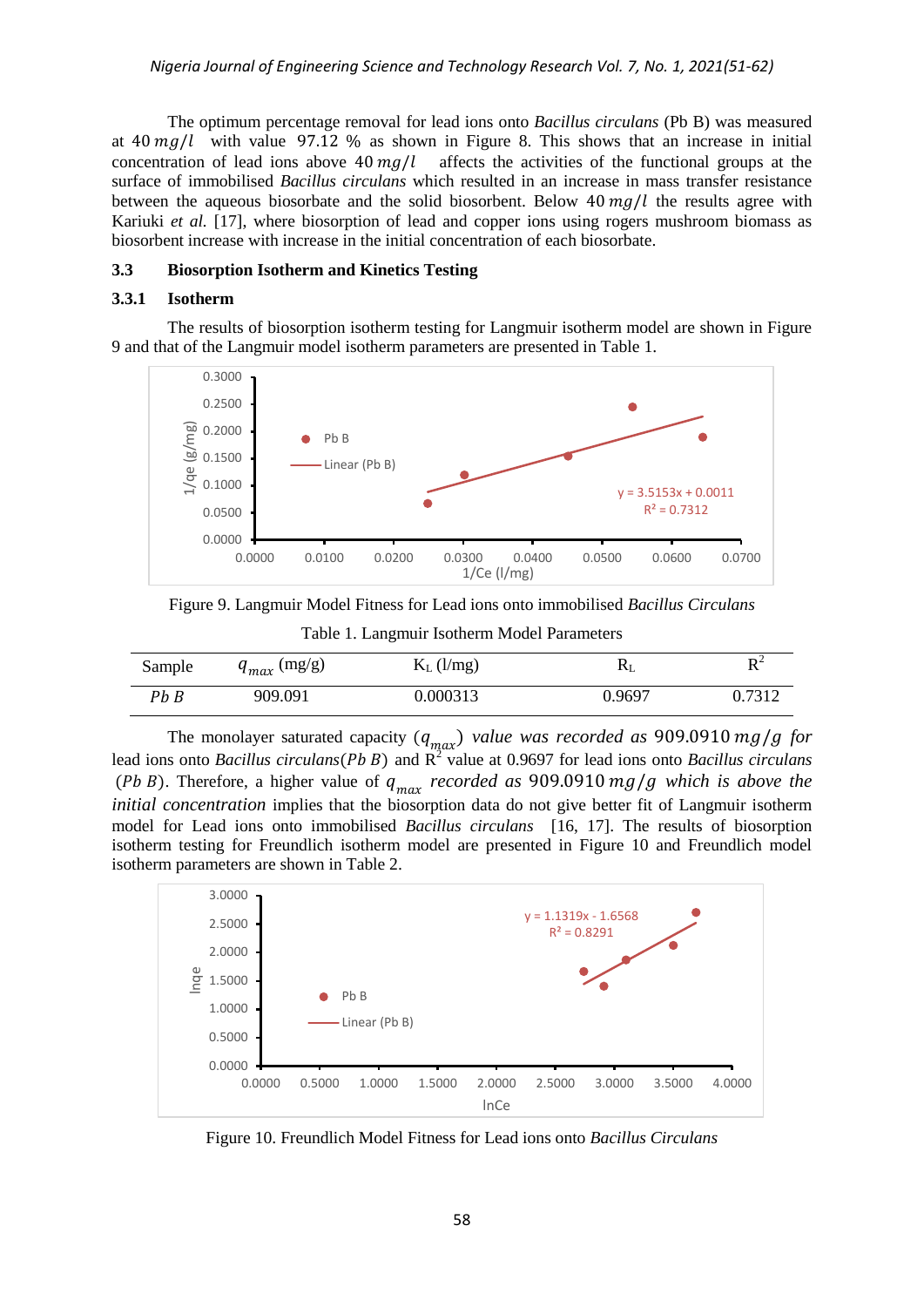| Sample | /n     |        | $K_F$ (mg/g l) | $R^2$  |
|--------|--------|--------|----------------|--------|
| Pb B   | 1.1319 | ).8835 | 0.191          | 0.8291 |

Table 2. Freundlich Isotherm Model Parameters

The Freundlich isotherm model parameters shown in Table 2 presented the coefficient of determination  $(R^2)$  for the biosorption of Lead ions onto immobilised Bacillus Circulans with the value recorded as 0.8291. The value of intensity of heterogeneity  $(\frac{1}{x})$  $\frac{1}{n}$ ) of lead ions onto immobilised Bacillus circulans (Pb B) was recorded as  $1.1319$  which is above unity and is an indicative that the biosorption process is cooperative adsorption. The value of intensity of biosorbate biosorption onto biosorbent (n) is 0.8835 which is less than one an indicates that biosorption is favourable. The equivalent maximum biosorption capacity for Freundlich constant  $(K_F)$  gives value measured as  $1.91X\,10^{-1}$ mg/g l. Therefore, Freundlich isotherm parameters are indicative of better fitness of Freundlich isotherm model to Langmuir isotherm model for Lead ions biosorption onto immobilised Bacillus Circulans [16].

#### **3.3.2 Kinetics**

3.

Results of biosorption kinetic testing are presented in Figures 11 - 13.

#### *Pseudo first order model*

Pseudo first order model plot is given in Figure 11 and model parameters are shown in Table



Figure 11. Pseudo first order Model Fit of Lead ions onto *Bacillus Circulans*

| 1 0010 01 1 00000 11100 01001 1110001 1 01011100010 |               |                   |           |
|-----------------------------------------------------|---------------|-------------------|-----------|
| Sample                                              | $K_1$ (1/min) | $q_{\rho}$ (mg/g) | $\rm R^2$ |
| Ph B                                                | 0.0055        | 2.444             | 0.0633    |

Table 3. Pseudo first order Model Parameters

Figure 11 and Table 3 show that Pseudo first order Kinetics Model plots and Parameters obtained recorded lower values of coefficient of determination  $(R^2)$  and the experimental  $q_a$  values are not in agreement with the model's values for biosorbate biosorption onto biosorbent. This is an indication that Pseudo first order Kinetics Model is not fit for biosorption of lead ions onto *Bacillus circulans*  [11, 19].

#### *Pseudo second order model*

Pseudo second order model graphs are illustrated in Figure 12 and model parameters are presented in Table 4.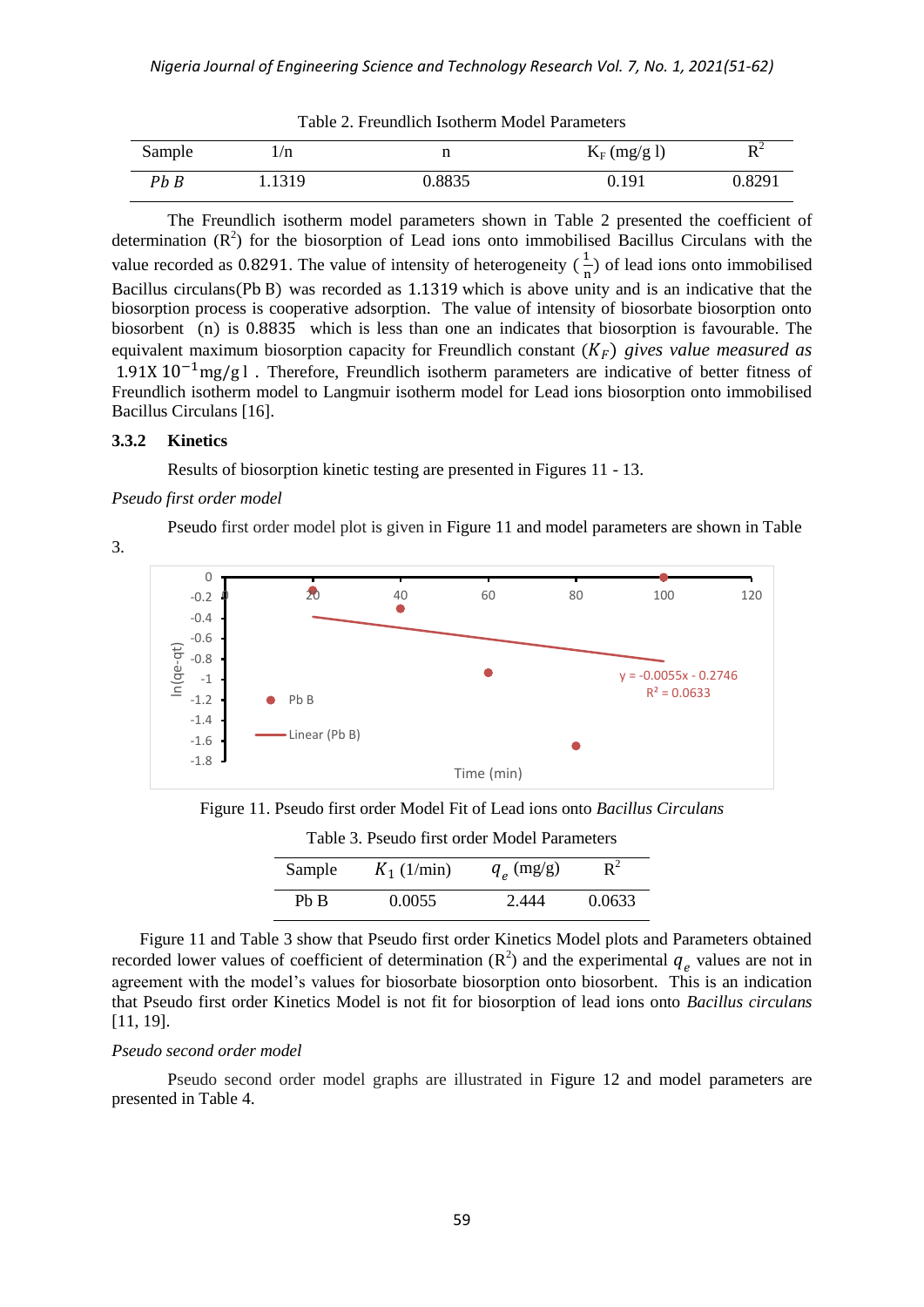

Figure 12. Pseudo second order Model Fit of Lead ions onto *Bacillus Circulans* Table 4. Pseudo second order Model Parameters

| Sample | $K_2$ (g/mg min) | $q_{\rho}$ (mg/g) | $h$ (mg/g min) | $\boldsymbol{\mathrm{R}}^2$ |
|--------|------------------|-------------------|----------------|-----------------------------|
| Pb B   | 0.0225           | 4.92              | 0.5448         | 0.9961                      |

The experimental values obtained were tested using Pseudo second order kinetics model and Parameters as depicted in Figure 12 and Table 4. Higher values of coefficient of determination  $(R^2)$ was recorded as 0.9961 and the experimental  $q_a$  value is in agreement with the model's value for biosorbate biosorption onto biosorbent illustrating that Lead ions gives better fitness of Pseudo second order kinetics model to Pseudo first order kinetics model. This also indicate that all the three biosorbates onto different biosorbents used in this research agree with Pseudo second order kinetics model and the rate-limiting step may be chemisorption that involves valance forces through exchange or sharing of electrons [11, 16, 19]. The values of  $(K_2)$  which suggest the biosorption process in *two reactions. The first one is the fast reaction and equilibrium is attained quickly while the second is slower reaction that can proceed for long time.*

#### *Intra particle diffusion model*

Intra particle diffusion model results are demonstrated in Figure 13 and model parameters are presented in Table 5.



Figure 13. Intra particle Diffusion Model Fit of lead ions onto *Bacillus Circulans*

Table 5. Intra Particle Diffusion Model Parameters

| Sample | $K_{ip}$ (mg/g min <sup>0.5</sup> ) | $C \left( \frac{mg}{g} \right)$ |        |  |
|--------|-------------------------------------|---------------------------------|--------|--|
| Ph B   | 0.1665                              | 2.897                           | 0.9725 |  |

Furthermore, Figure 13 and Table 5 depicted that an intercept (C) was established for biosorbate biosorption onto biosorbent. The value of intercept was recorded as  $2.897 \frac{mg}{g}$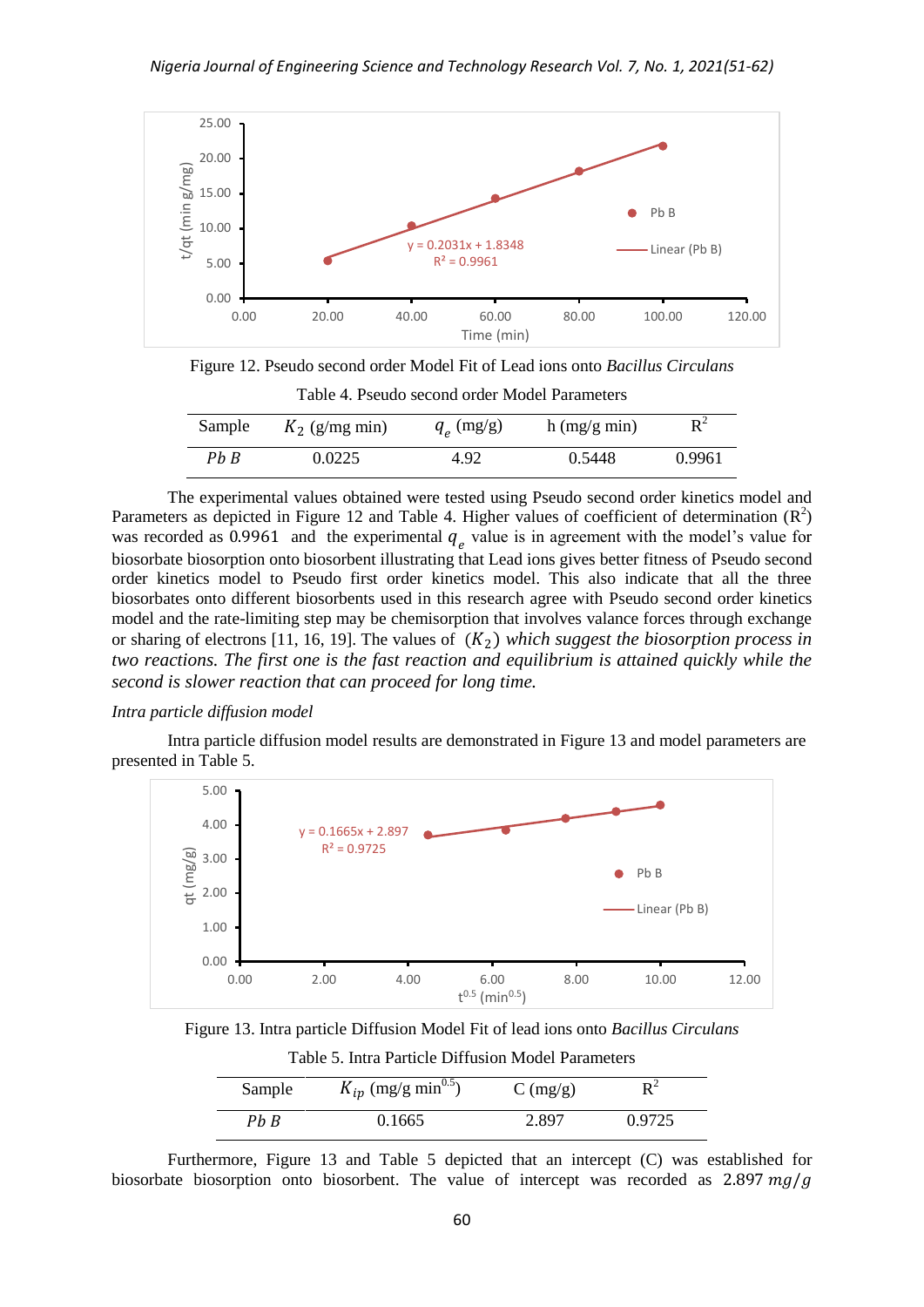illustrating that intra particle diffusion is not the rate controlling mechanism for biosorption [5, 7]. The Pseudo second order kinetics model is the model that fit the experimental data.

## **4 CONCLUSIONS**

The immobilised *Bacillus circulans* biosorbent developed was suitable for biosorption of Lead ions in aqueous environment in the batch process system at room temperature of  $32^{\circ}$ C. The Scanning electron microscope with Energy dispersive X-ray spectroscopy as well as Fourier transformed infrared spectroscopy depicted some change in surface morphology, elemental composition and peaks respectively, which were confirmation for binding of lead ions on the immobilised *Bacillus circulans* biosorbent. The Freundlich isotherm model and Pseudo second order kinetic model gave better performance of biosorption isotherm model and kinetic model tested, respectively.

## **REFERENCES**

- 1. Luka, Y., Highina, B.K. and Zubairu, A. (2018). Bioremediation: A Solution to Environmental Pollution-A Review. *American Journal of Engineering Research*, vol. 7, no. 2, pp. 101-109.
- 2. Fomina, M. and Gadd, G.M. (2014). Biosorption: Current Perspectives on Concept, Definition and Application. *Bioresource Technology*, vol. 160, pp. 3-14.
- 3. Wang, J. L. and Chen, C. (2009). Biosorbents for Heavy Metals Removal and their Future: Research Review Paper. *Biotechnology Advances*, vol. 27, pp. 195-226.
- 4. Abbas, S.H., Ismail, I.M., Mostafa, T.M. and Sulaymon, A.H. (2014). Biosorption of Heavy Metals: A Review. *Journal of Chemical Science and Technology*, vol. 3, no. 4, pp. 74-102.
- 5. Nadeem, R., Manzoor, Q., Iqbal, M. and Nisar, J. (2016). Biosorption of Pb (II) onto Immobilized and Native Mangifera Indica Waste Biomass. *Journal of Industrial and Engineering Chemistry*, vol. 35, pp. 185-194.
- 6. Redha, A.A. (2020). Removal of heavy metals from aqueous media by biosorption: Review Article. *Arab Journal of Basic and Applied Sciences*, vol. 27, no. 1, pp. 183-193.
- 7. Amirnia, S. (2015). Biosorption Processes for Removal of Toxic Metals from Wastewaters. PhD Electronic Thesis and Dissertation Repository, Paper 2929, Graduate Program in Chemical and Biochemical Engineering, *University of Western Ontario London, Onatario, Canada*, pp 1- 166.
- 8. Kumar, R., Bhatia, D., Singh R., Rani, S. and Bishnoi, N. R. (2011). Sorption of Heavy Metals from Electroplating Effluent using Immobilized Biomass *Trichoderma viride* in a Continuous Packed Bed Column. *International Biodeterioration and Biodegradation*, vol. 65, pp. 1133- 1139.
- 9. Galedar, M. and Younesi, H. (2013). Biosorption of Ternary Cadmium, Nickel and Cobalt Ions from Aqueous Solution onto *Saccharomyces Cerevisiae* Cells: Batch and Column Studies. *American Journal of Biochemistry and Biotechnology*, vol. 9, no. 1, pp. 47-60.
- 10. Jones, B.O., John, O.O., Luke, C., Ochieng, A., and Bassey, B.J. (2016). Application of Mucilage from *Dicerocaryum Eriocarpum* Plant as Biosorption Medium in the Removal of selected Heavy Metal Ions. *Journal of Environmental Management*, vol. 177, pp. 365-372.
- 11. Ahmad, A., Bhat, A.H. and Buang, A. (2018). Biosorption of Transition Metals by Freely Suspended and Ca-Alginate Immobilised with *Chlorella Vulgaris*: Kinetic and Equilibrium Modeling. *Journal of Cleaner Production*, vol. 171, pp. 1361-1375.
- 12. Samuel, J., Pulimi M., Paul, M. L, Maurya, A., Chandrasekaran, N. and Mukherjee, A. (2013). Batch and Continuous Flow Studies of Adsorptive Removal of Cr (VI) by Adapted Bacterial Consortia Immobilized in Alginate Beads. *Bioresource Technology*, vol. 128, pp. 423-430.